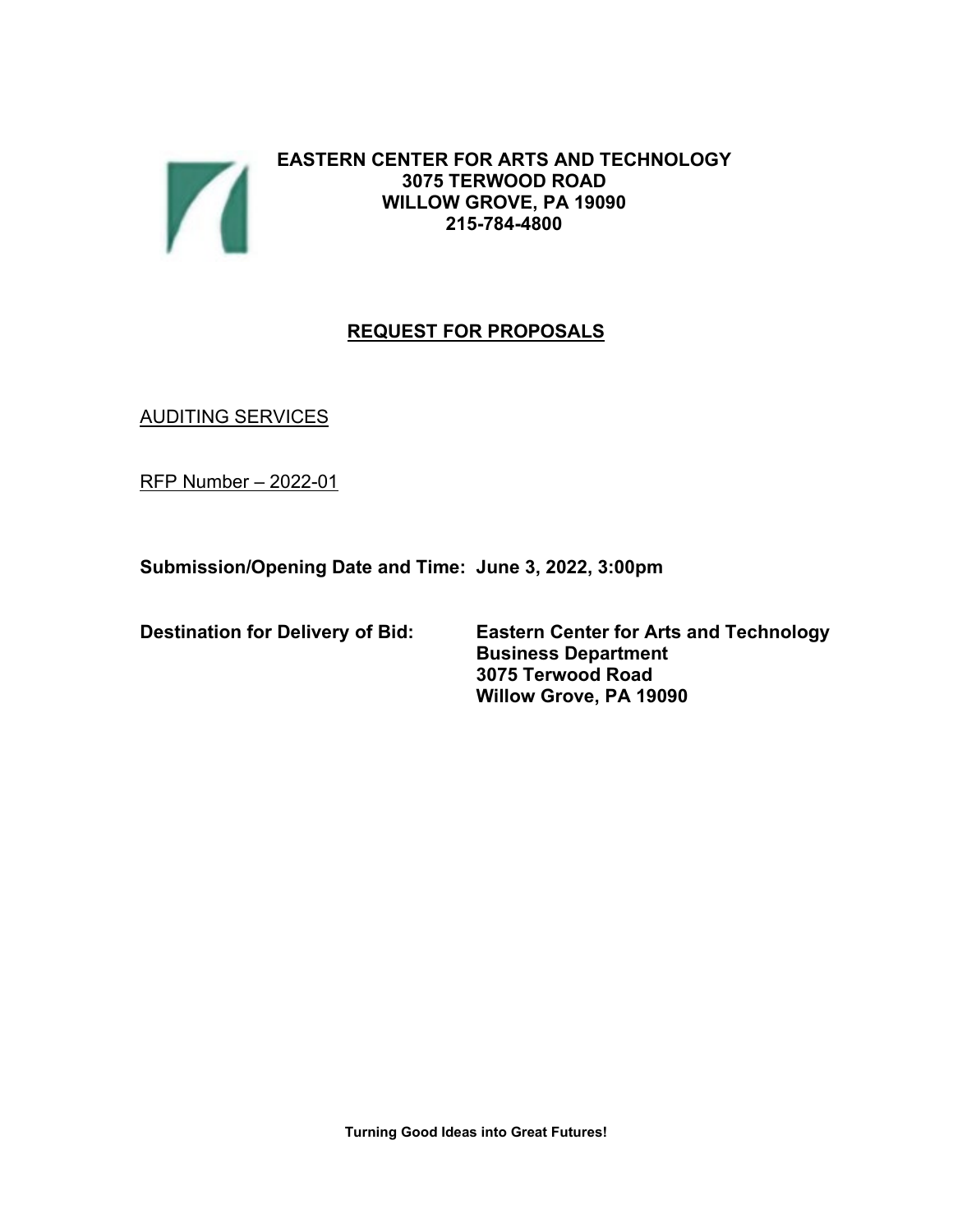# **Document Purpose**

The purpose of this "request for proposal" is to provide interested audit firms with sufficient information to enable them to prepare and submit proposals (i.e. quotations) for consideration by Eastern Center for Arts and Technology for auditing services for the Career Technical Center (CTC) fiscal years 2021-2022 through 2023-2024. Any questions concerning this document should be directed to Katie M. Braun, Business Manager, at [kbraun@eastech.org.](mailto:kbraun@eastech.org)

# **CTC Contact**

The point of contact with Eastern Center for Arts and Technology is Katie M. Braun, Business Manager at (215) 784-4800 x 243 or e-mail Ms. Braun at [kbraun@eastech.org.](mailto:kbraun@eastech.org)

#### **Incurred Proposal Costs**

The Career Technical Center is not liable for any cost incurred by audit firms prior to the issuance of an agreement or contract.

# **GASB 34, 45, 68 and 75 Compliance**

The Audit Firm will need to supply audit statements in compliance with GASB 34, GASB 45, GASB 68 and GASB 75 standards.

# **Response Date for Proposals**

In order to be considered for selection, Audit Firm proposals for auditing services must be received in a sealed envelope clearly marked "Auditing Services Request for Proposal" no later than 3:00 PM on June 3, 2022, at Eastern Center for Arts and Technology, 3075 Terwood Road, Willow Grove, PA 19090.

# **Qualifications**

The auditors assigned to perform the audit must collectively possess adequate professional proficiency for the task required. The Commonwealth of Pennsylvania has defined qualified auditors to perform Single Audits to be Certified Public Accountants (CPA) or Public Accountants (PA) who are: (1) Registered under Act 140 P.L. 318, May 26 1947, entitled "The CPA Law", as amended by Act 286, P.L. 1280, dated December 8, 1976; and (2) conforming to the independence requirements and professional standards promulgated by the GAO Audit Standards.

#### **Informality of Bid and Acceptance, Rejection or Selection of Quotation**

The Career Technical Center expressly reserves the right to reject any or all proposals, to waive any informalities or irregularities in the proposals, and to accept that proposal which is in the best interest of the Career Technical Center.

If any proposal is accepted by the Career Technical Center, the awarding of an auditing contract will be evidenced by the execution of the Career Technical Center's "Auditing Services Agreement" by the audit firm within twenty (20) days of the contract award.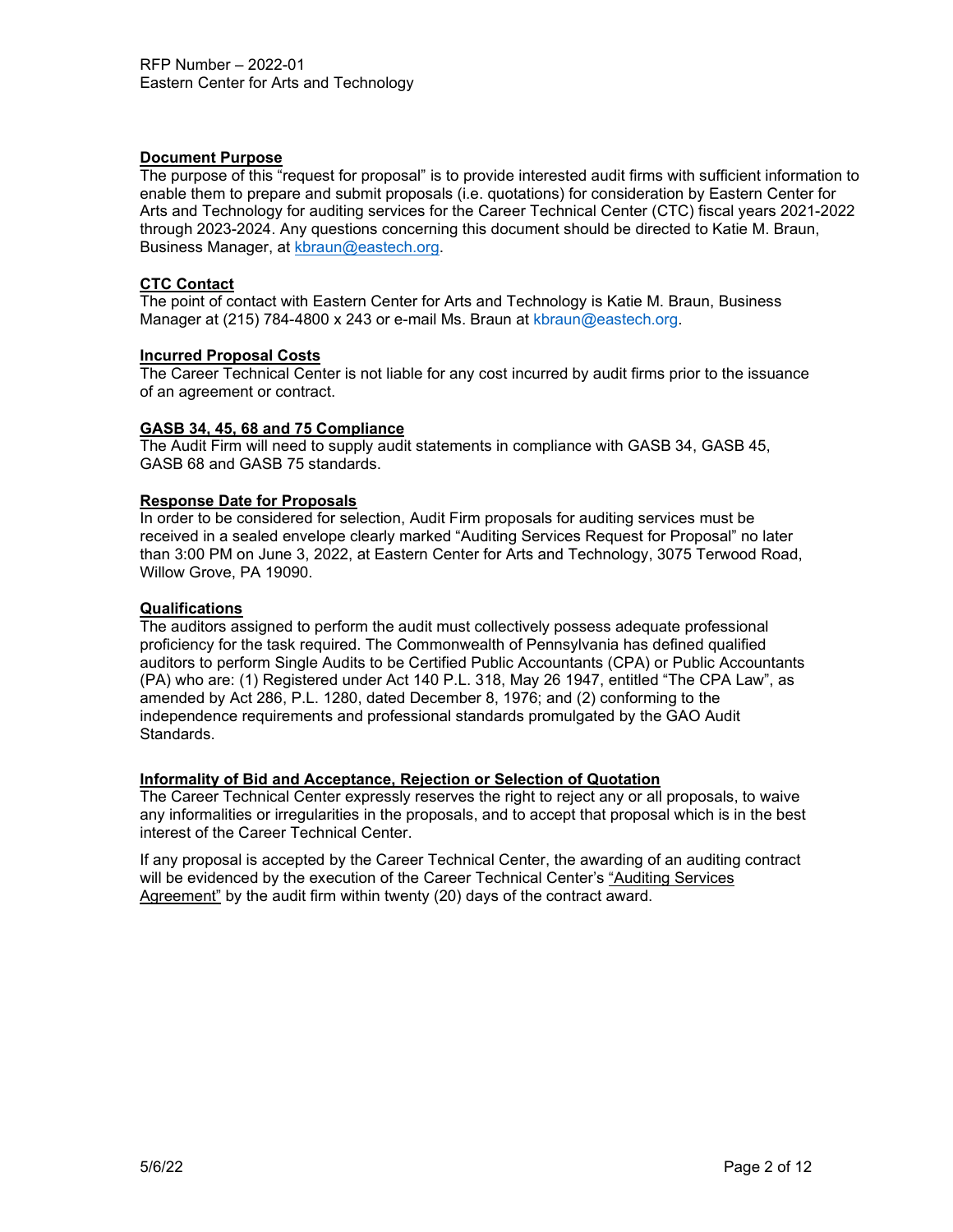# **Acceptance by Joint Operating Committee**

### **The Joint Operating Committee will consider the auditing proposals at the next Regular Joint Operating Committee Meeting following the due date of this request for quotation.**

In determining the award to the proposing audit firms, the following will be considered:

- 1. Evidence in proposal that the submitting firm clearly understands the scope of the audit services to be performed.
- 2. Technical experience of the firm.
- 3. Qualifications of the audit staff.
- 4. Size and structure of the firm.
- 5. Costs quoted to perform the specified audit services.

# **Execution of this "Request for Proposal"**

This "Request for Proposal" shall be executed as follows:

- 1. As an individual auditor He/she shall sign the proposal personally.
- 2. As a partnership or corporation Signed in the name of the firm by a partner.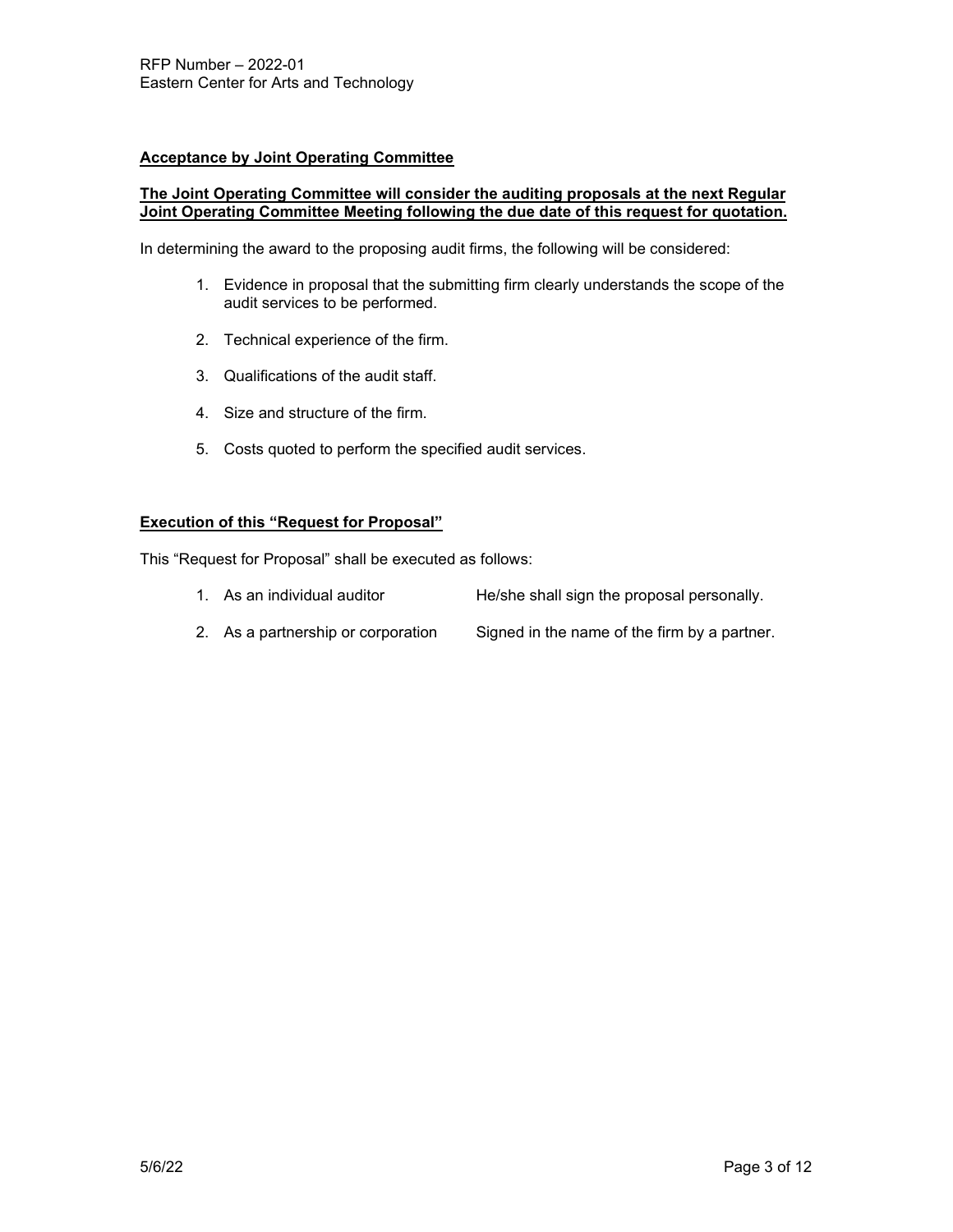# **Audit Proposal Instructions**

#### **General Scope of Work**

The audit will cover all programs of the Career Technical Center including but not limited to the general fund, adult education fund, student activity funds, the Licensed Practical Nursing fund, the capital reserve fund, and Federal programs.

#### **Non-Federal Programs Scope of Work**

The audit will encompass a financial and internal control audit of the financial records and systems of the Career Technical Center for the school year ending June 30<sup>th</sup>. The audit report must give an opinion on the fair presentation of the district's general purpose financial statements in accordance with generally accepted accounting principles and must include a review of the internal controls of the Career Technical Center's accounting systems which include a minimum review of the following:

- 1. Board Minutes
- 2. Verification of receipts
- 3. Expenditures
- 4. Journal entries
- 5. Budget transfers
- 6. Payroll system
- 7. Verifications of assets and liabilities
- 8. Reconciliation of bank statements and investments
- 9. Subsidiary records including insurance

The audit firm shall provide to the Career Technical Center a Management Letter listing recommendations for improvements in Career Technical Center procedures. The Management Letter will include specific reasons why the audit firm is suggesting changes to the Career Technical Center's procedures.

The audit firm shall provide to the Joint Operating Committee a certified audit of the Career Technical Center's financial records encompassing all funds, including the General Fund, the Capital Reserve Fund, and the Student Activity Fund. The audit firm shall provide a minimum of 5 bound copies of the general purpose financial statements and they must include:

Combined Balance Sheet – All fund types and account groups

Combined Statement of Revenues, Expenditures and Changes in Fund Balances – All Governmental fund types and expendable trust funds

Statement of Revenues, Expenditures and Changes in Fund Balances Budget and Actual – General and Special Revenue Funds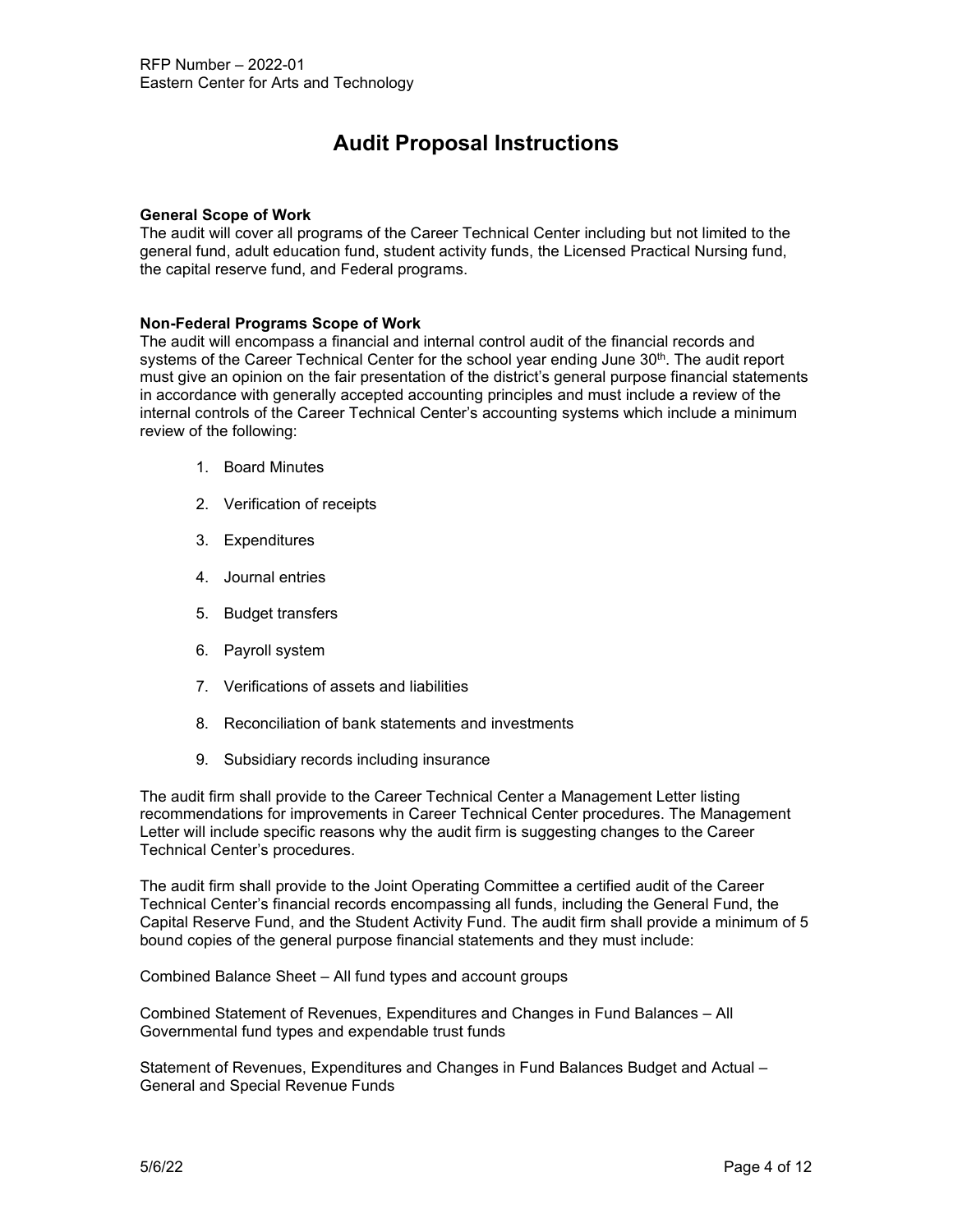RFP Number – 2022-01 Eastern Center for Arts and Technology

Combined Statement of Revenues, Expenses and Changes in Fund Balances – All Proprietary Fund Types and Nonexpendable Trust Funds

Combined Statement of Changes in Financial Position – All Proprietary Fund Types and Nonexpendable Trust Funds

Budgetary Comparison Statement – General Fund

Schedule of Proportionate Share of the Net Position Liability

Schedule of Pension Contributions

Schedule of Proportionate Share of the Net OPEB Liability

Schedule of OPEB Contributions

Budgetary Comparison Schedule – General Fund – Secondary Operations

Budgetary Comparison Schedule – General Fund – Continuing Education

Budgetary Comparison Schedule – General Fund – Practical Nursing

Schedule of Changes in Fund Balances – General Fund

Notes to Financial Statements

#### **Federal Programs Scope of Work**

The audit will also encompass a financial and compliance audit as outlined in the Single Audit Act of 1984. For a review of each program's compliance, the Audit Firm will use the Compliance Supplement for Single Audits of State and Local Governments, and AICPA Audit and Accounting Guide for Audits of State and Local Governmental Units, Revised 1986, and the PDE Audit Guidelines for Single Audit. As required, the Audit Firm shall design its own procedures to supplement existing audit steps in order to form an opinion.

In addition to the audit guides, the Audit Firm shall apply its own audit standards and procedures and those developed by the American Institute of Certified Public Accountants (AICPA), "Generally Accepted Auditing Standards", (Statement of Auditing Standards (SAS) Number 1. Codification of Auditing Standards and Procedures) and those developed by the U.S. General Accounting Office (Standards for Audit for Government Organizations, Programs, Activities and Functions and Guidelines for Financial and Compliance Audits of Federally Assisted Programs).

# **Federal Programs Opinion (If applicable)**

The Audit Firm shall perform sufficient work to issue a report and render an opinion. All audit work, which can be performed on existing records, must be completed in accordance with the pertinent audit guides. Findings shall be made, costs questioned or recommended for disallowance, corrective measures recommended, and a report issued. All reports shall contain the appropriate Opinion or Disclaimer of Opinion in accordance with Statement of Auditing Standards (SAS) Number 2, "Reports on Audited Statements", issued by the AICPA in October 1979 (Volume 1, AICPA Professional Standards, Section 509).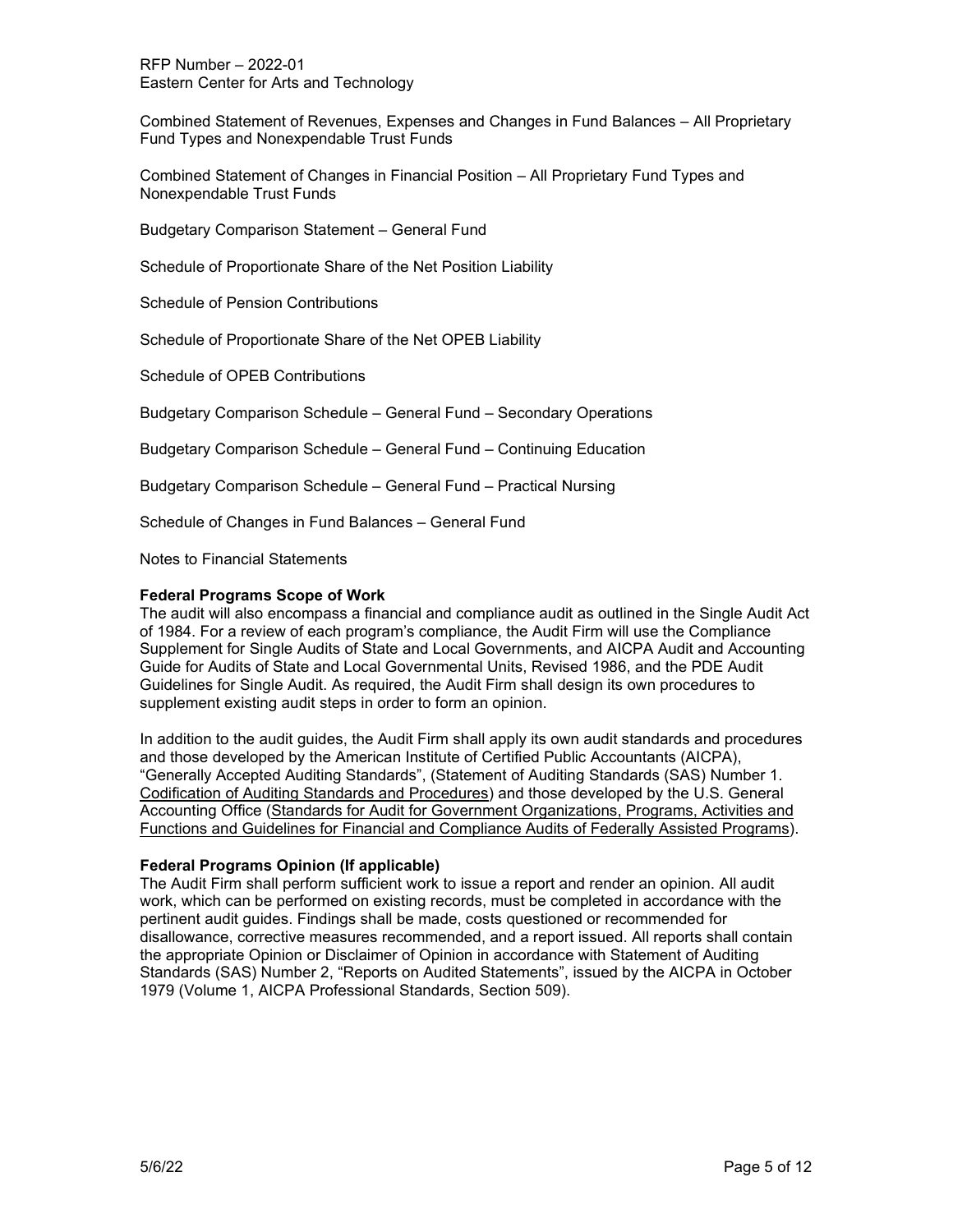# **Single Audit Report Package (If applicable)**

The Single Audit Report Package shall contain a Table of Contents indicating the following sections by page number. All pages must be numbered.

- 1. Management Letter
	- Includes recommendations and suggestions for changes and improvements in Career Technical Center operations
- 2. Single Audit Report Distribution List
	- Lists the agencies which will receive the Single Audit Report
- 3. Transmittal Letter Containing:
	- Name of Local Education Agency
	- Period covered by the report
	- A statement that the audit was done to fulfill the requirements of the Office of
	- Management and Budget's Circular A-133
	- A summary of what the audit examination covered
	- A statement as to whether a management letter was prepared
- 4. Opinion on General Purpose Financial Statements
- 5. General Purpose Financial Statements
- 6. Report on Compliance based on an examination of General-Purpose Financial Statements performed in accordance with the Standards issued by GAO.

This report shall include the following:

- Disclosure of events of noncompliance that may have a material effect on the financial statements of the Career Technical Center or its future operations, and
- A statement that the examination was performed in accordance with GAO Standards for Audit of Governmental Organizations, Programs, Activities and Functions.
- 7. Report on Internal Accounting Controls at the General Purpose Financial Statement Level.

The Report on Internal Accounting Controls of the Career Technical Center shall include the following:

Identification of all accounting controls, any material weaknesses found, and which controls should not be relied upon, and Audit Firm comments on material control weaknesses, and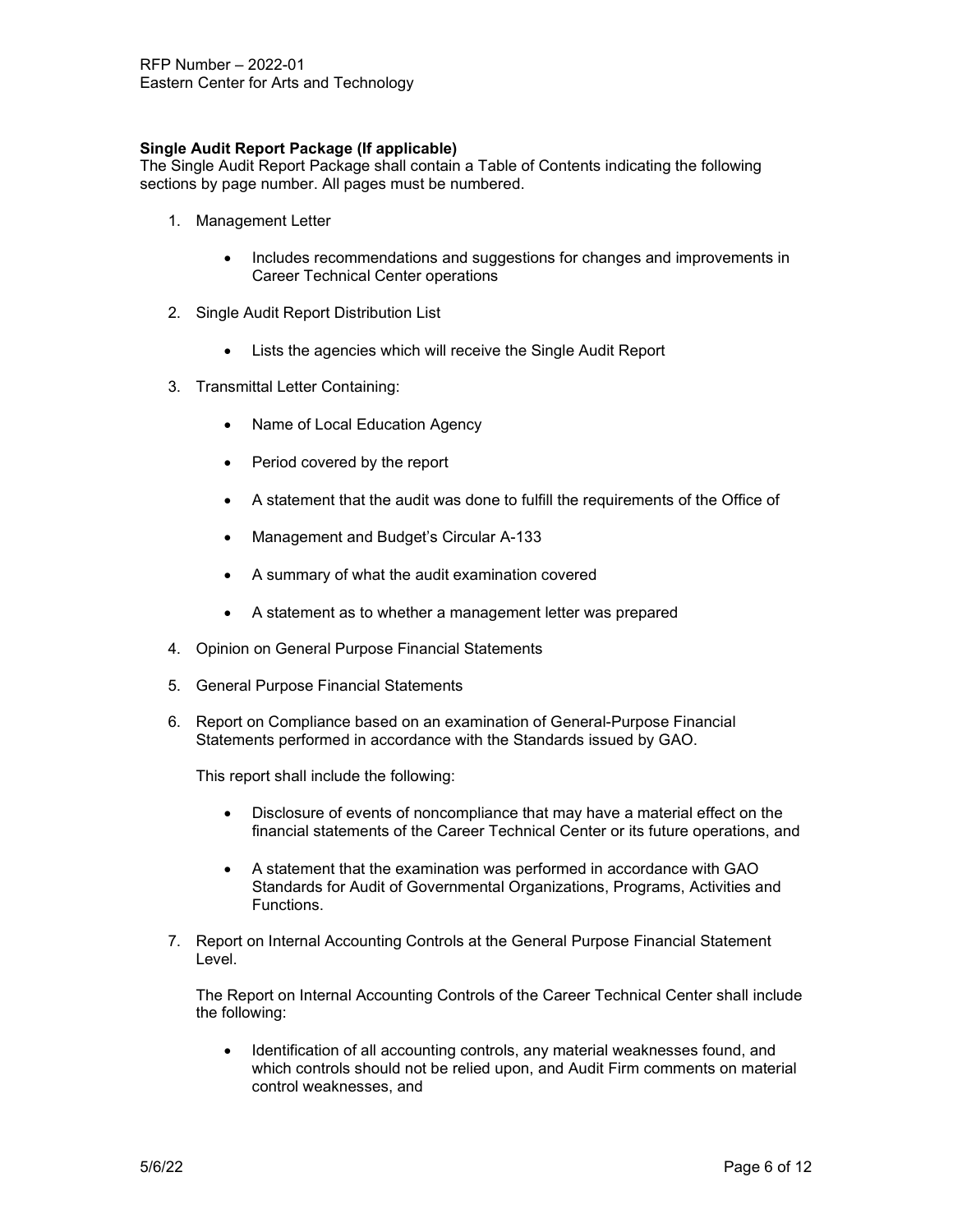- Other specifications as stated in the Single Audit Act of 1984, and a statement that the examination was performed in compliance with the GAO Standards for Audit of Governmental Organizations, Programs, Activities and Functions.
- 8. Opinion on the Schedule of Federal Financial Assistance.
- 9. Schedule of Federal Financial Assistance.

The Schedule of Federal Financial Assistance shall include the following information:

- Federal Grantor/Pass-Through Grantor/Project Title
- CFDA Number (Catalog of Federal Domestic Assistance Number
- **Grantor Contract Number**
- Grant Period
- Total Grant Award
- Accrued (Deferred) Grant Revenue as of July 1<sup>st</sup>
- Total Cash Received
- Revenue Recognized
- **Expenditures**
- Accrued (Deferred) Grant Revenue as of June 30<sup>th</sup>
- Source of Federal Receipts
- Calculation of the 50% Rule
- 10. Report on Internal Control (Accounting and Administrative) at the Federal Financial Assistance Program Level

This report shall include the following information:

- Identification of all accounting controls, any material weaknesses found, and which controls should not be relied upon, and Audit Firm comments on material control weaknesses, and
- Other specifications as stated in the Single Audit Act of 1984, and a statement that the examination was performed in compliance with the GAO Standards for Audit of Governmental Organizations, Programs, Activities and Functions and OMB Circular A-133 and
- A statement that the complete study and evaluation was performed for at least fifty percent (50%) of total Federal Financial Assistance Programs, including all major programs, and
- A statement that a preliminary review was performed for all other Federal Financial Assistance Programs.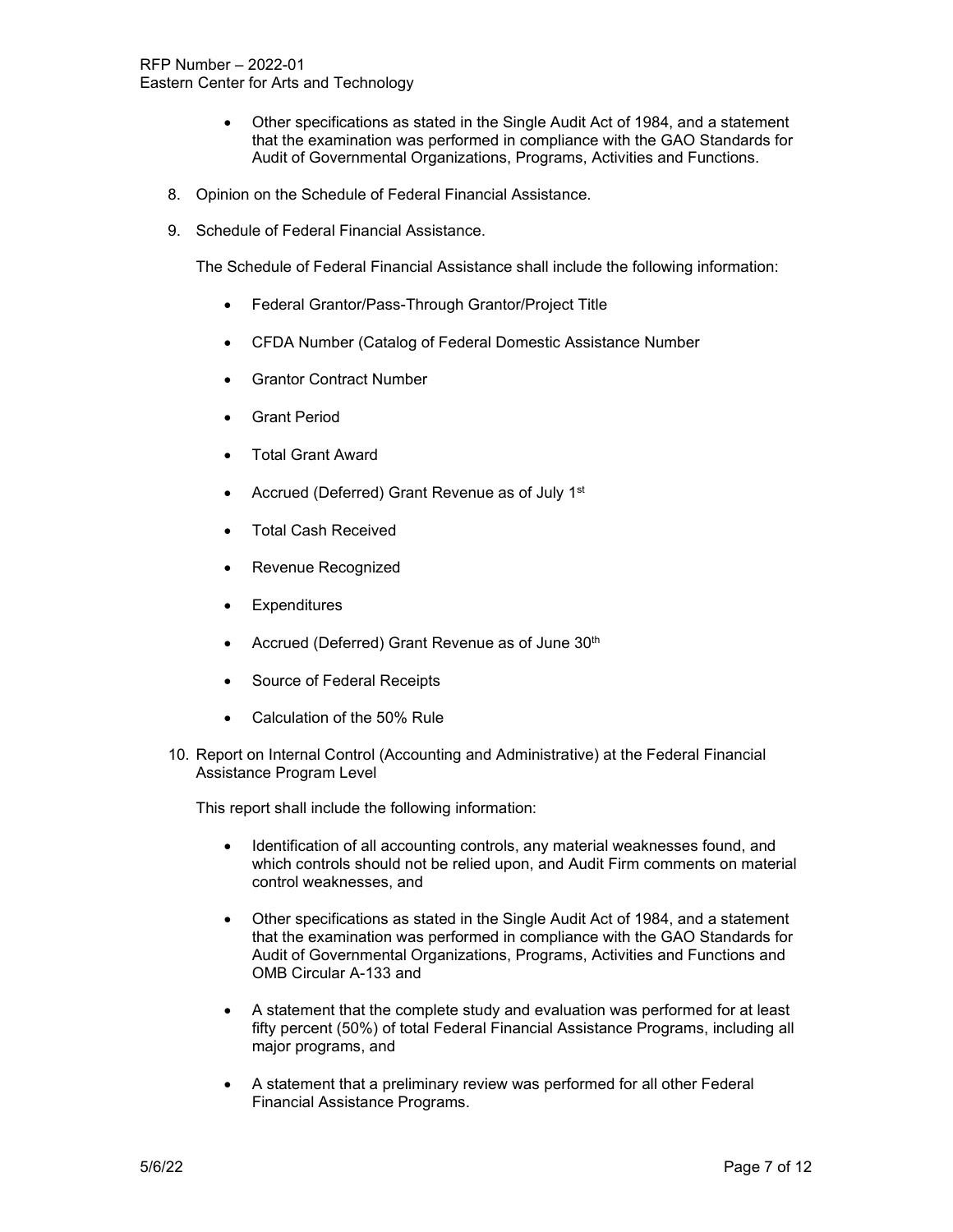- 11. Report on Compliance with Laws and Regulations Related to Major and Non-Major Federal Financial Assistance Programs. This report shall include the following information:
	- A statement of positive assurance on items tested for compliance, and
	- A statement of negative assurance on items not tested for compliance, and
	- A statement of all instances of noncompliance with recommendations for corrective action, and
	- Other specifications as stated in the Single Audit Act of 1984, and a statement that the examination was performed in compliance with GAO Standards for Audits of Governmental Organizations, Programs, Activities and Functions and OMB Circular A-133, and a statement which clearly describes the extent of the examination and the responsibilities that the auditor assumes.
- 12. Schedule of Findings and Questioned Costs

This schedule shall identify and quantify the nature and extent of the examination and disclose the dollar impact of all questioned costs questioned for noncompliance with terms of agreement or provisions of laws and regulations and the effect upon the financial statements whether material or not. Questioned costs are contingencies and are not accrued in the financial statements unless the criteria specified in FASB Statement Number 5, Accounting for Contingencies, are met.

Each finding shall contain: Condition, Cause, Effect, Criteria, and Discussion of supporting facts and analysis, and Auditor's Recommendations.

- 13. A "Response and Corrective Action Plan" recommendation for each finding and any weaknesses disclosed within the examination.
- 14. "Report on the Status of Prior Year's Compliance Findings and Internal Control Weaknesses".
- 15. Signature

An officer of the Auditing Firm shall sign and date the reports.

**A. Preparation of Annual Financial Report (AFR PDE-2057)** The audit firm will prepare the annual Pennsylvania Department of Education Annual Financial Report (PDE-2057) by October 15 of the following fiscal year.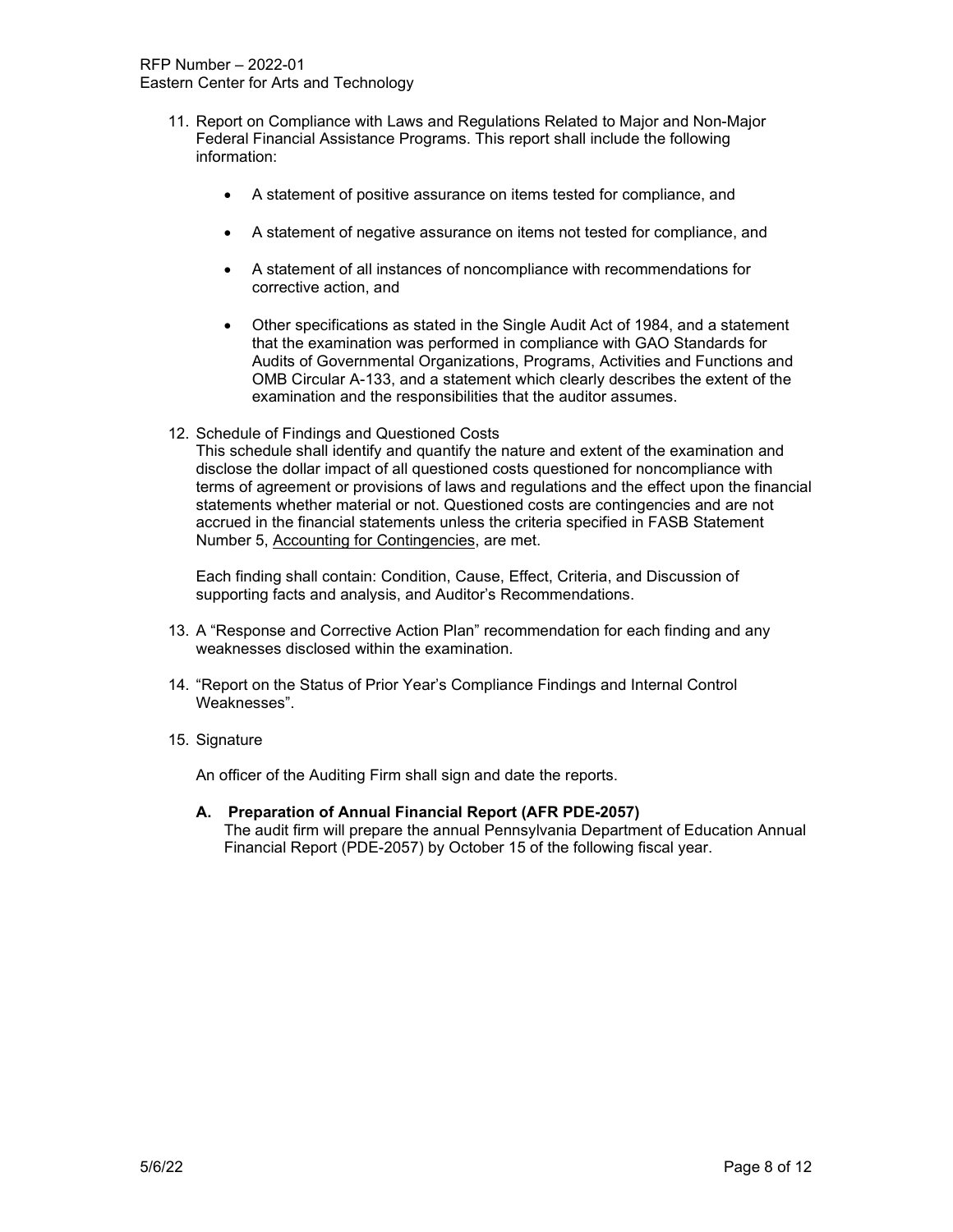RFP Number – 2022-01 Eastern Center for Arts and Technology

### **Retention of Audit Working Papers**

The Audit Firm shall retain workpapers and reports for a minimum of six (6) years from the date of the audit report. An appropriate Federal or State Agency or the Career Technical Center must make audit workpapers available upon a request.

#### **Access to Audit Working Papers**

The Career Technical Center and any appropriate Federal or State Agency shall have free and unrestricted access to the workpapers, records, other supportive documentation and reports prepared, or in the process of being prepared, in connection with the audits performed under this proposal. Free and unrestricted access to and the right to require submittal of the documentation to Career Technical Center or appropriate agency shall exist during the contract term and shall continue for six (6) years from the date of submission of the final invoice or until litigation, audit or claim has been fully resolved, if later.

#### **Time limit of Audit**

The Audit Firm shall execute and complete the annual audit between July 1<sup>st</sup> and October 1<sup>st</sup> of the fiscal year. The Audit Firm shall complete and have available the audit reports by October  $15<sup>th</sup>$ of the fiscal year.

#### **Cost and Pricing Data**

Proposals must be for a total amount for the audit of both Non-Federal and Federal Programs. Fee structures for staff and costs should be included if the Career Technical Center requests the Audit Firm to do additional work.

#### **Unacceptable Work**

If the Audit Firm's audit reports are determined to be unacceptable by the Career Technical Center, the AICPA Standards or the Standards for Audit of Governmental Organizations, Programs, Activities and Functions and Guidelines for Financial Compliance Audit of Federally Assisted Programs, issued by the Auditor General, the Single Audit Act of 1984, and OMB Circular A-133, the Audit Firm may, by written request, be required to re-audit at its own expense and submit a revised acceptable audit report.

The Career Technical Center has the right to reject the Auditor's audit report for one (1) year after the Career Technical Center has submitted the audit report to State and Federal agencies.

If the Audit Firm fails to comply with any of the terms of this proposal, the Career Technical Center may terminate this contract.

#### **Fraud and Illegal Acts**

If, during the examination, the auditors uncover indications of possible fraud or other illegal acts, the auditors shall immediately notify the officers of the Joint Operating Committee and appropriate State and Federal agencies in writing. The auditors shall perform sufficient fieldwork to be able to clearly describe and document the situation.

#### **Advisory Assistance**

The Audit Firm shall be available to provide advisory assistance to Career Technical Center administration throughout the school year including but not limited to assistance with audits of State and Federal agencies. The Career Technical Center will maintain its financial records and the Audit Firm will advise as may be necessary to enable the Career Technical Center to comply with the requirements of regulatory agencies.

The Audit Firm shall provide year end adjusting journal entries to district business staff, assist in reconciling accounts as needed and prepare the Annual Financial Report.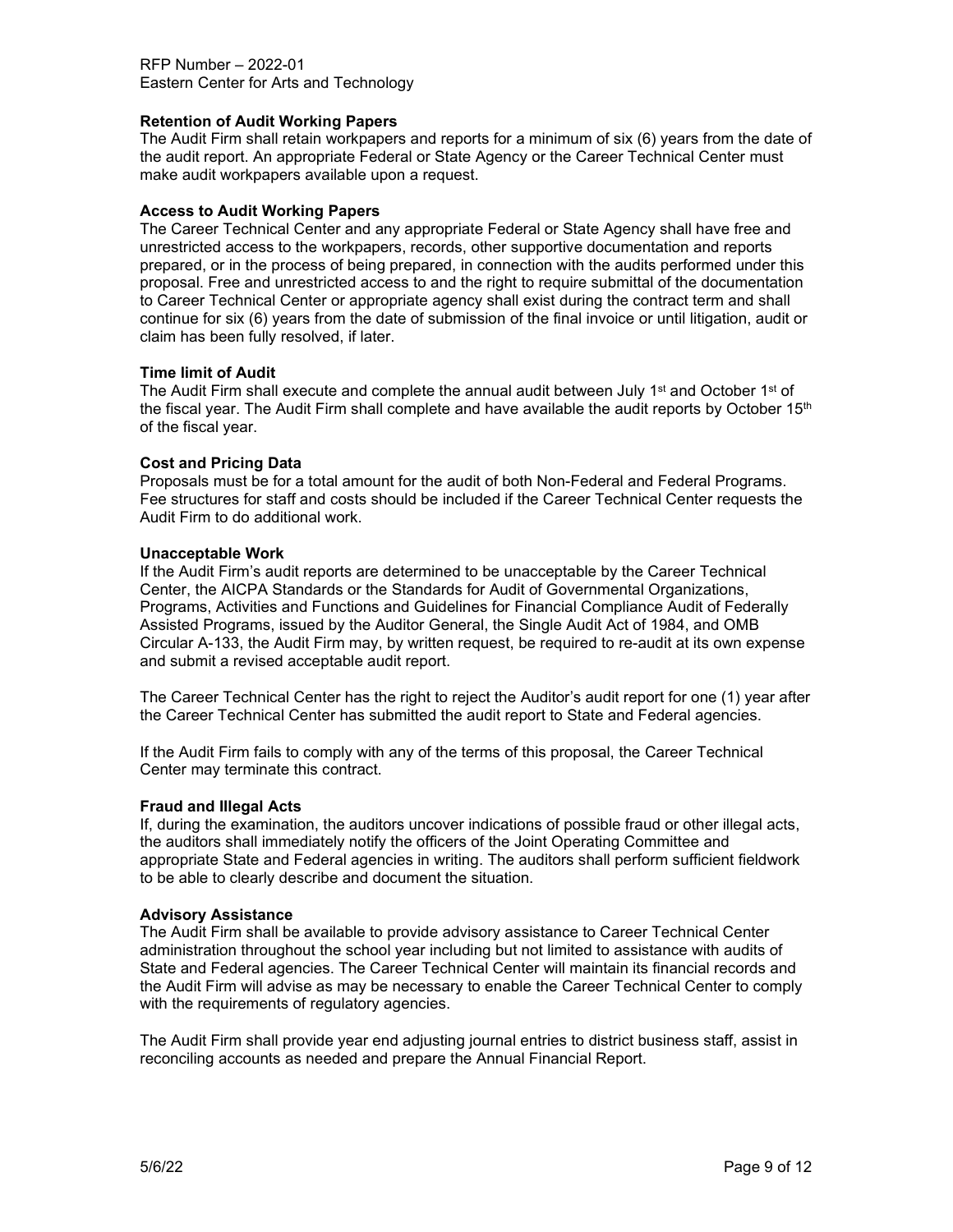RFP Number – 2022-01 Eastern Center for Arts and Technology

### **Information Requested**

To facilitate a uniform audit proposal review process and maximize comparability, it is required that the audit firms submitting proposals organize their proposal in the following manner.

- 1. Title Page
	- State that the document is a "Proposal for Audit Services" and list the following: date, audit firm name, local address, telephone number, and contact person.
- 2. Table of Contents
	- Identify the contents by section and page number.
- 3. Letter of Transmittal (Limit to one or two pages)
	- Briefly state the proposer's understanding of the work to be done and make a positive commitment to perform the work within the required time period.
- 4. Profile of the Audit Firm
	- State whether your audit organization is national, regional or local. Indicate the number and level of people from the closest office that will perform the audit.
	- Provide a reference list of public Career Technical Center audit clients indicating the type of service performed, years of engagement, contact person and phone number. (Limit to five closest references)
- 5. Describe your firm's participation in AICPA sponsored quality control programs.
- 6. Describe your firm's approach to the audit including at least the following:
	- Type of audit program used.
	- Use of statistical sampling.
	- Use of computer audit specialists.
	- Organization of audit team and approximate time to be spent on the audit.
	- Provide a sample "management letter".
	- Provide a sample of a "district information or records request list".
	- Provide a tentative audit activity schedule for the next Career Technical Center year's audit.
- 7. Auditors Experience Summary
	- Describe the public school audit experience of each person to be assigned to the audit. Include position level held while on each audit. Indicate the time the senior auditor will be on-site.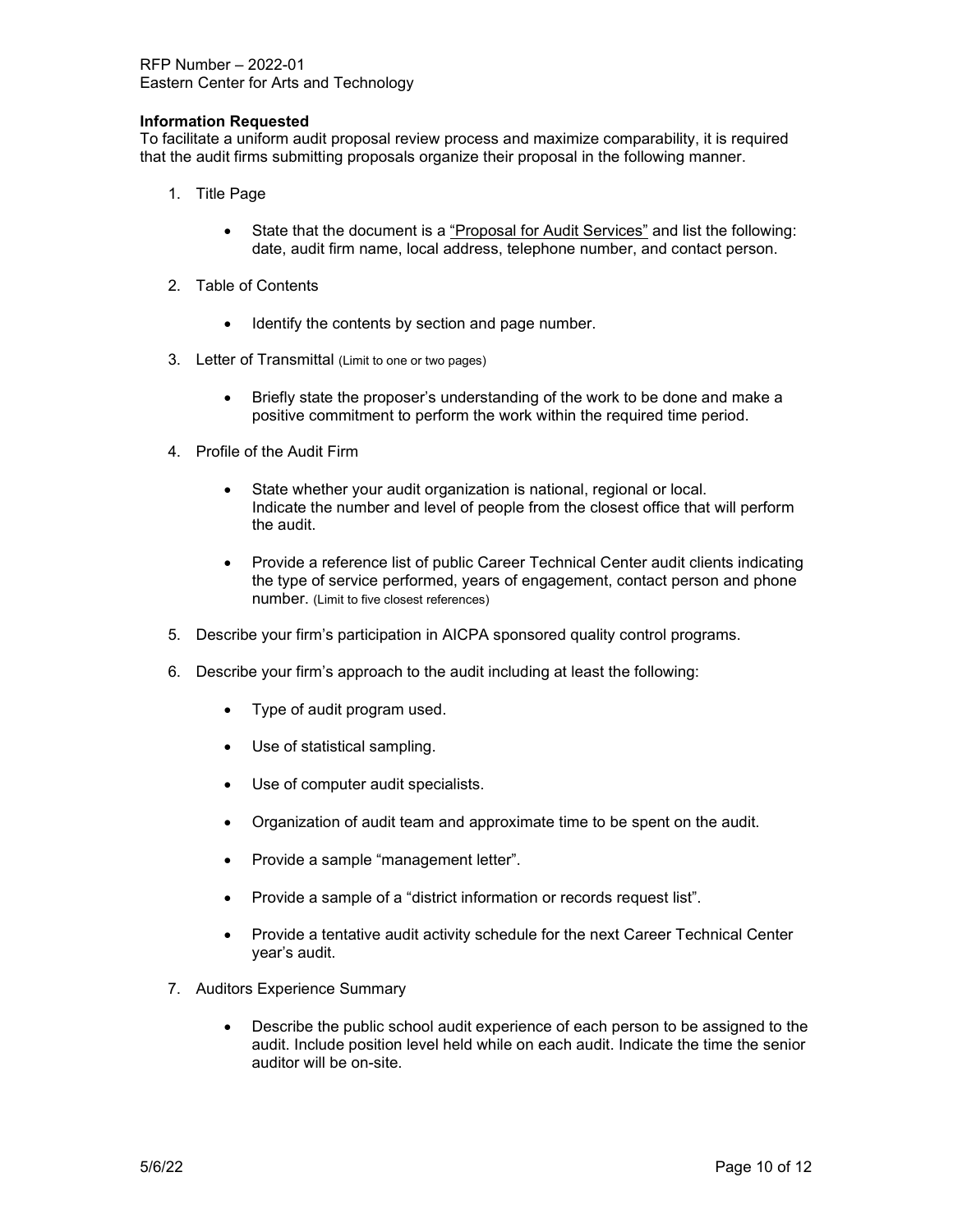# *Request For Proposal*

# *for*

# *Auditing Services*

# *2021-2022 through 2023-2024*

# **(Return this page as Page 1 of your Auditing Services Proposal)**

| Name of Audit Firm      |  |
|-------------------------|--|
| Address                 |  |
| <b>Contact Person</b>   |  |
| <b>Telephone Number</b> |  |

FIRST, the undersigned have carefully examined the Request or Proposal for Auditing Services in accordance with the specifications of the proposal submit this proposal and agree to furnish and perform the specified audit services for the Career Technical Center within the time limits specified for the amounts indicated below.

SECOND, the undersigned agree to enter into a written contract to furnish such materials and services as required in the proposal specifications.

THIRD, the following quotation prices are listed as firm for a period of sixty (60) days after the due date of this request for proposal.

FOURTH, the audit firm agrees to maintain a record of their audit time by Federal Program so that the cost of the audit can be allocated to various Federal Programs (if applicable).

FIFTH, if services are performed by the audit firm in addition to the specified audit services, the audit firm will supply time records and service descriptions to validate any invoiced charges.

SIXTH, no plea of mistake for this proposal shall be made available to the undersigned audit firm. No proposal may be withdrawn before sixty (60) days from the due date of this proposal.